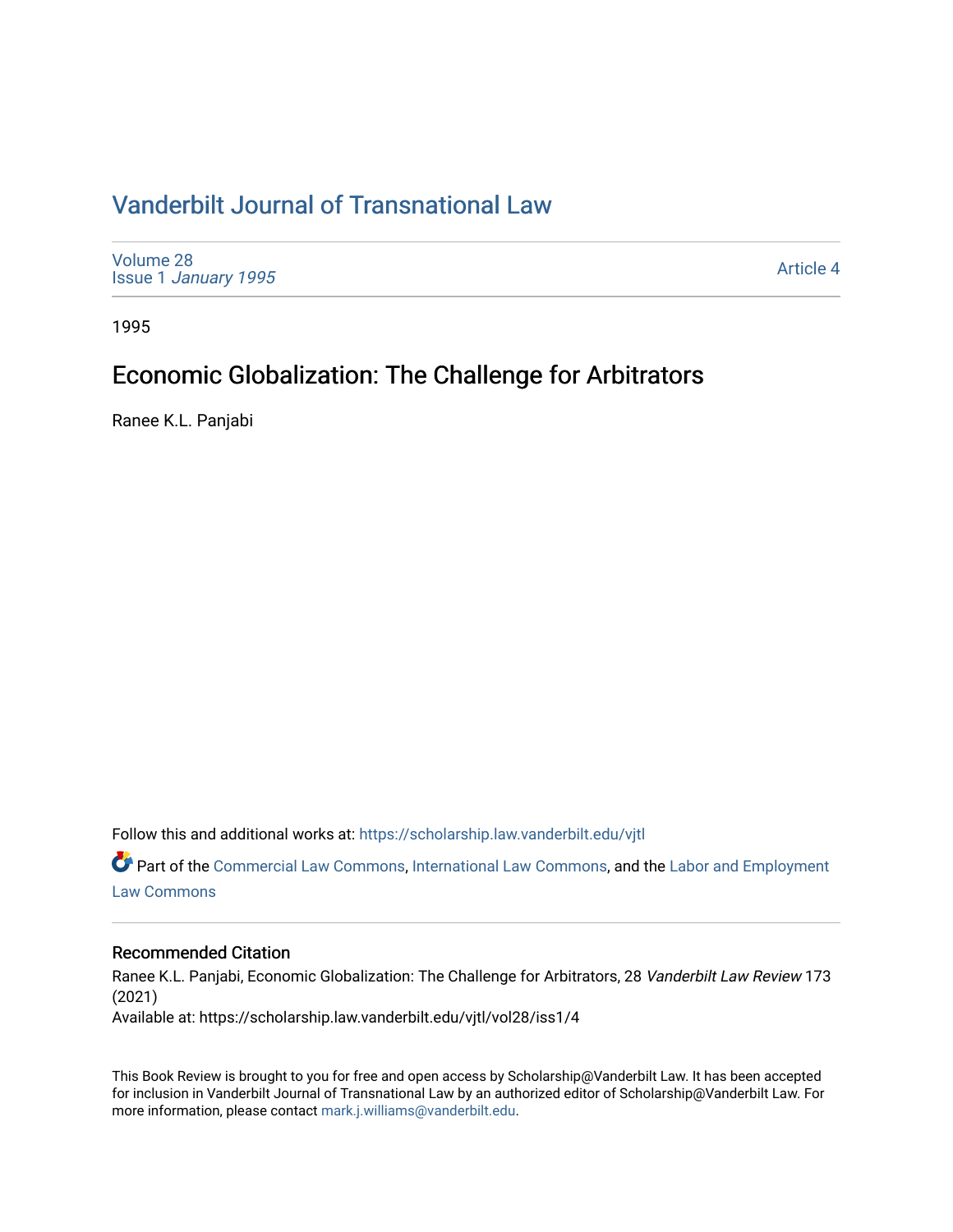# **Review Essay**

### **Economic Globalization: The Challenge for Arbitrators**

*By* Dr. Ranee K.L. Panjabi\*

CHOICE OF LAW IN INTERNATIONAL COMMERCIAL ARBITRATION By Okezie Chukwumerije. Westport, Connecticut: Quorum Books, 1994. Pp. 219.

Arbitration at the municipal level is becoming more frequently used because it is regarded as a more expeditious process for resolving disputes. In the realm of labor relations, for instance, arbitration is often the dispute resolution method of choice and is incorporated in numerous collective agreements. In an arbitration the two parties usually select an arbitrator and jointly pay the costs of the process. In the collective agreement or contract, the parties stipulate the terms of the procedure that generally bind the arbitrator, provided they are not in contravention of any laws. The arbitrator usually adheres to generally accepted rules of evidence in hearing the case, but the atmosphere is not as formal as in a court. In the realm of labor relations, union and management personnel act very effectively to present cases, the consequent lower costs being shared equally by both parties. The success of arbitration as an alternative system of dispute resolution can be gauged by the extensive arbitral jurisprudence that has developed in countries like the United States and Canada.

The consensual nature of the arbitration process and the relative privacy within which cases are heard make this method desirable in the commercial field as well. The prevailing tendency in this complex age is toward economic globalization and this trend has affected the development and scope of numerous companies throughout the world. The fact that a company based in the United States can produce goods in Mexico, market them in

<sup>\*</sup>Dr. R.K.L. Panjabi, (L.L.B. (Hons.)) University of London, England, is both an Arbitrator and an Adjudicator, and is also Associate Professor of History at Memorial University in Canada.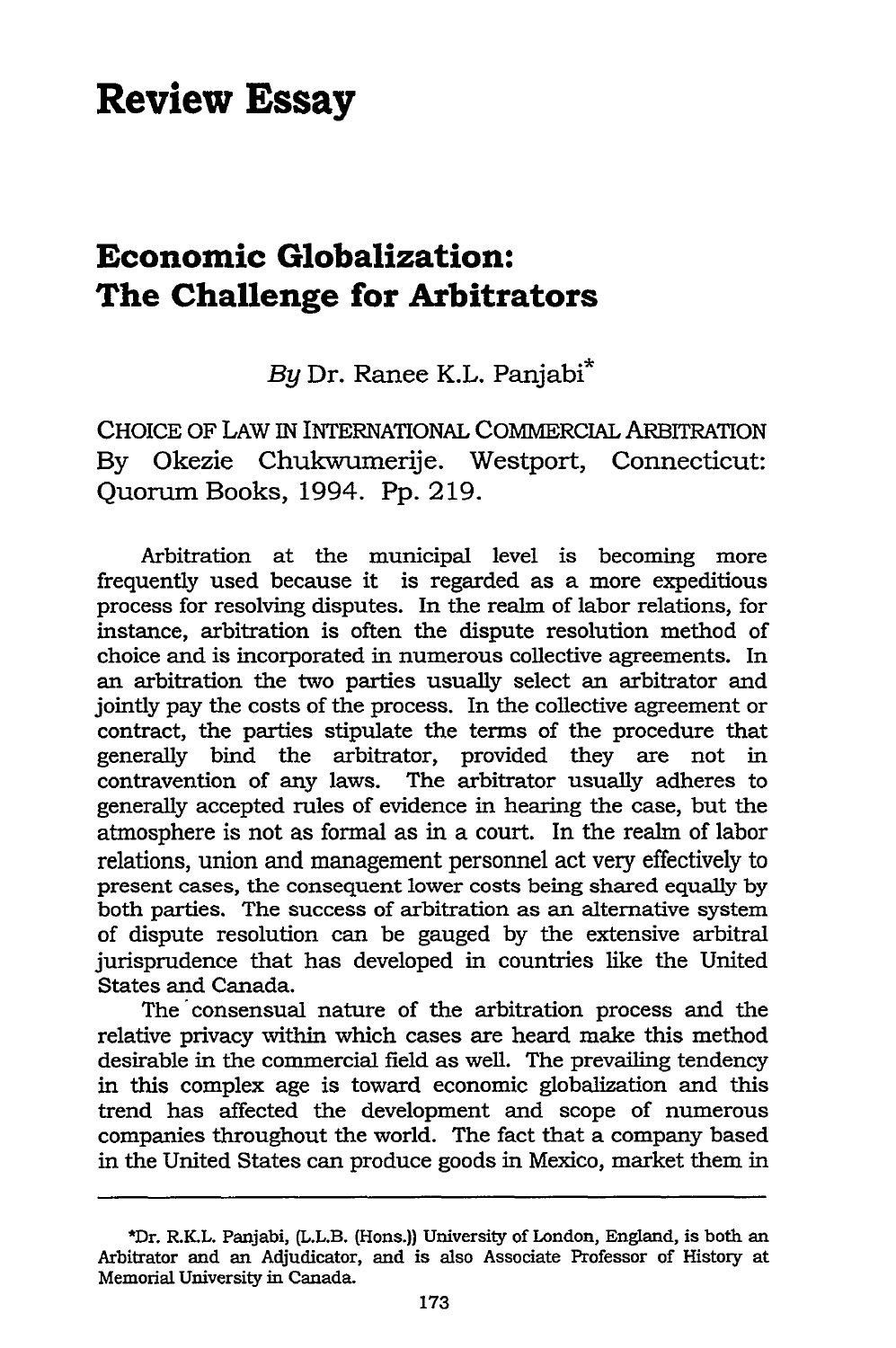Asia, and conduct research in Europe with a view to improving the product ensures that national boundaries have little significance in the international marketplace, which is rapidly becoming the norm in the world of the 1990s. However, although the businessmen of the world are leaping toward twenty-first century internationalism, they still operate within a political framework limited by twentieth century concepts of national sovereignty, domestic commercial systems, and frequently, strong nationalistic emotions.

When disputes that are transnational in character occur, certain problems emerge despite the existence of free trade agreements and economic unions. The resolution of the problem must accommodate the political realities of the various countries involved via a recognition of, if not an adherence to, the diverse legal and commercial systems involved in any international situation. Should the parties agree to resolve their dispute via the arbitration process, they are still challenged by the necessity to define various norms for the process. These norms must be mutually acceptable to the parties, generally in harmony with fundamental legal principles, and practically applicable with respect to the implementation of the arbitrator's eventual award.

This series of challenges forms the core of the book by Okezie Chukwumerije, who lectures at the University of Sydney Law School, specializing in international commercial and trade law. He presents a detailed view of the process of international arbitration; discusses the law governing arbitration proceedings; explores various theories of arbitration; suggests possible choices in the law governing substantive issues; points out the importance of mandatory rules of law in international commercial arbitration; and highlights issues in the law applicable to state contracts, including the particular problems that can ensue when a private company has a dispute with a state. The book is wellresearched and documented, although one would have preferred more inclusion of case law to illustrate the author's very important points. The book is recommended for international lawyers, students of international commercial law, and for arbitrators who practice in the field of international commercial arbitration. His handling of the material is thorough and the order of presentation is logical. There can be little doubt that this subject is very relevant given the increasing economic complexity that prevails on this planet.

International arbitration has developed extensively in the course of the twentieth century via the passage of a series of international conventions that have sought to provide a framework within which this system can operate effectively. The Montevideo Convention of 1889 "provided for the recognition and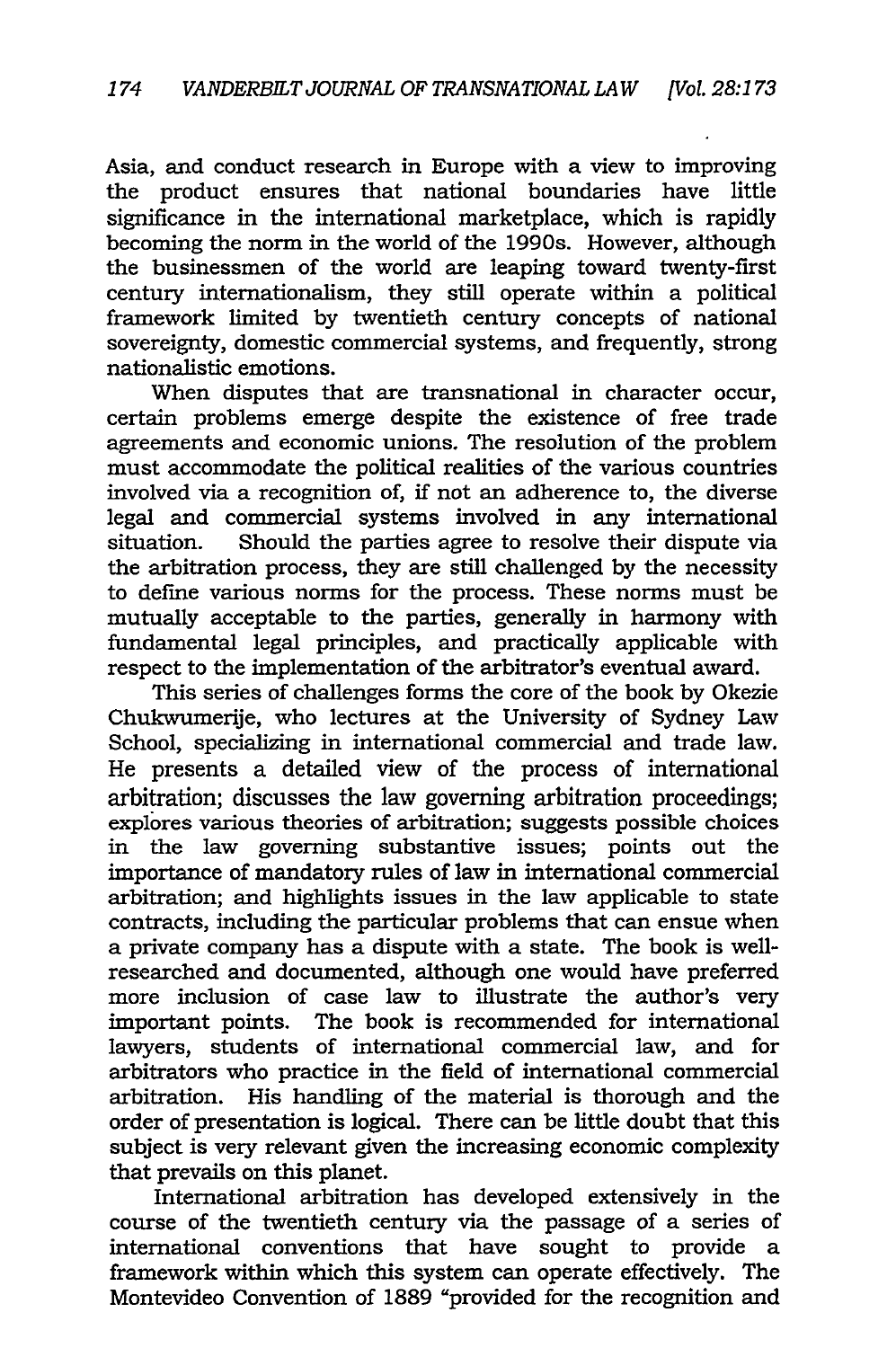enforcement of arbitration agreements between certain Latin American countries."<sup>1</sup> In 1923, the Geneva Protocol on Arbitration Clauses provided for international enforcement of such agreements and for enforcement of the award in the state where it was made.<sup>2</sup> The Geneva Protocol lacked the capacity of international enforcement, a shortcoming that was partially addressed in the subsequent Geneva Convention on the Execution of Foreign Arbitral Awards (1927). This convention ensured recognition and enforcement of awards in the territory of any of the contracting parties.3

It was increasingly recognized that the main problem confronting the process of international arbitration was that it was being hampered by the obligations of municipal legal systems. The International Chamber of Commerce "identified as the most fundamental defect of the old conventions the requirement that the award must conform with the rules of the place of arbitration."4 The next logical step was to free the arbitration process from the hindrances created by national legal systems. The result was the Convention on the Recognition and Enforcement of Foreign Arbitral Awards (New York Convention), drafted in 1958.<sup>5</sup> According to Chukwumerije, the New York Convention "represents one of the boldest attempts to enhance the practice of arbitration and to achieve unification in state practice with respect to the recognition and enforcement of arbitration agreements and awards.<sup>"6</sup> The New York Convention recognizes the validity of awards made in another state and eases the process of enforcement.

Further progress was made with respect to investment problems with the Convention on the Settlement of Investment Disputes between States and Nationals of Other States (ICSID Convention), in 1966. The World Bank sought to formulate a mechanism for the settlement of investment disputes involving governments and private foreign parties, largely because the existence of adequate dispute resolution measures could facilitate

<sup>1.</sup> OKEZIE CHUKWUMERLJE, CHOICE OF LAW IN INTERNATIONAL COMMERCIAL **ARBrIRATION** 15 (1994).

<sup>2.</sup> *Id.*

**<sup>3.</sup>** *Id.* at **16.**

<sup>4.</sup> *Id.* (citing **U.N.** Doc. **E/C2 372/Add 1,** *reprinted in* **1** GEORGIO **GAJA,** INTERNATIONAL COMMERCIAL ARBITRATION: **NEW** YORK **CONVENTION, pt.** IlI, **A.1.2. (1978)).**

**<sup>5</sup>** *Id.* at **16-17.**

**<sup>6.</sup>** Id. at **17-18.**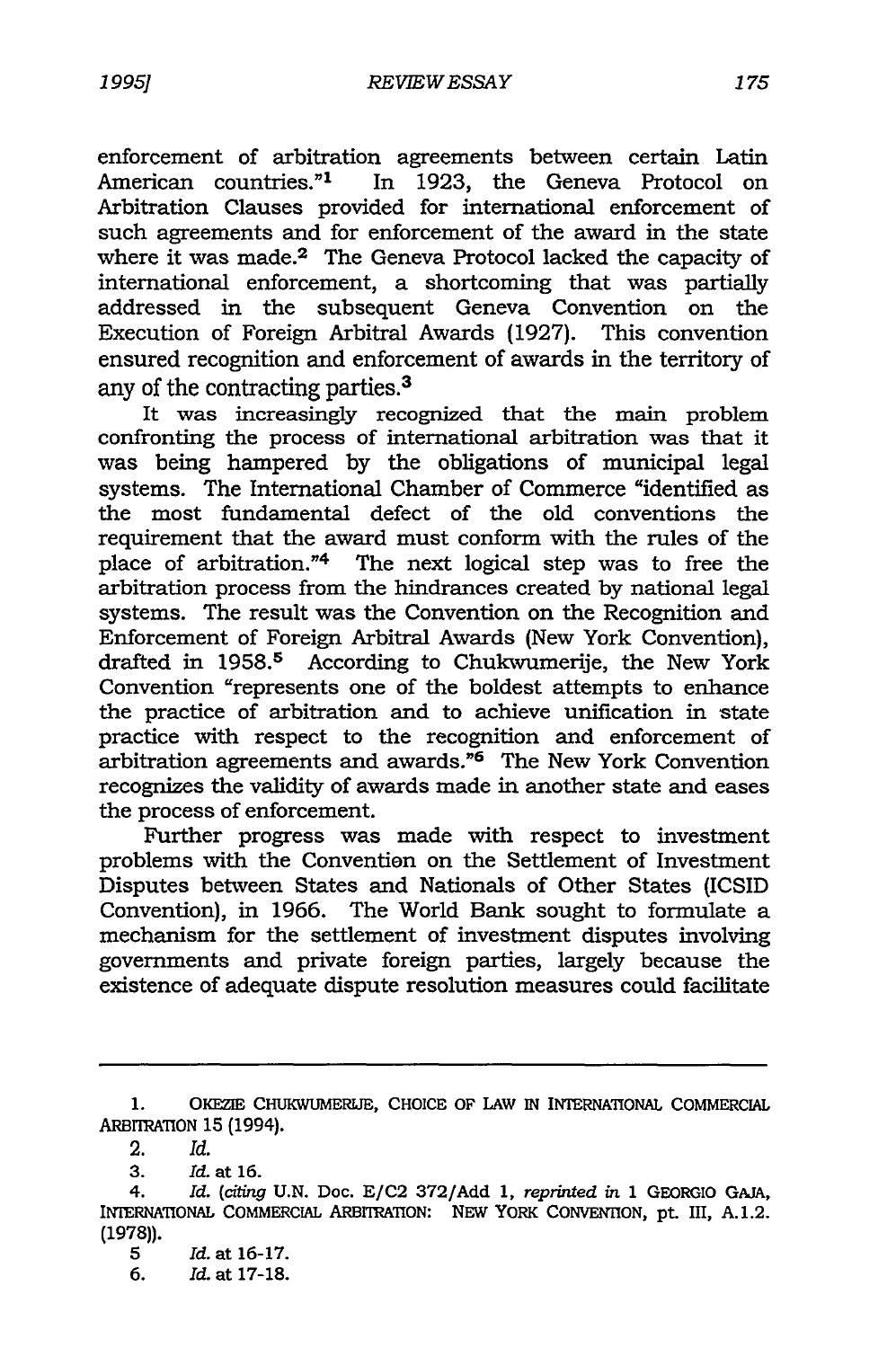the international flow of capital.<sup>7</sup> The resulting International Center for the Settlement of Investment Disputes provides facilities for these arbitrations in an effort to promote economic development. <sup>8</sup>

Of wider application in the realm of dispute resolution is the subsequent Model Law on International Commercial Arbitration, adopted by the United Nations General Assembly on December 11, 1985. This formulation considers both the composition and the jurisdiction of arbitration tribunals. The Model Law deals with the proceedings from the initial stages to the making of awards and covers the vital issue of enforcement and recognition of awards.<sup>9</sup> As Chukwumerije comments:

The strength and utility of the Model Law lie in the fact that it is designed to refurbish and harmonize national laws dealing with international commercial arbitration, and the fact that it was elaborated by arbitration experts and representatives from various countries and international agencies who strove to reach an acceptable consensus. **<sup>10</sup>**

Despite the existence of these international formulations and other regionally-oriented documents facilitating the arbitration process, there can still be problems facing any arbitrator and parties involved in a transnational dispute. First, it is imperative that the parties agree on the system of law applicable to their particular agreement to proceed to arbitration, as well as the law applicable to the actual process and to the merits of their dispute. Chukwumerije asserts that his perspective is eclectic, stressing the "dynamic interaction between the will of the arbitrating parties and the interest of various national legal systems in ensuring the fairness of the arbitral process and its respect for vital and appropriate national interests."11

Within the confines of the nation state, arbitrators are bound to observe the prevailing legal norms of fairness in procedure and to consider both the articles of the agreement between the parties as well as applicable legislation. The arbitral territory, if frequently challenging, is also fairly familiar and the consensual nature of the process, as well as the affinity bred by national legal

<sup>7.</sup> *Id.* at **18** *(citing* International Bank for Reconstruction and Development, Report of the Executive Director on the Convention on the Settlement of Investment Disputes between States and Nationals of Other States (1965) 4 I.L.M. 524, 525 (1965)).

**<sup>8.</sup>** Id. *(citing* (Ibrahim F.J. Shihata, *Towards a Greater Depoliticization of Investment Disputes: The Role of ICSID and MIGA,* 1 ICSID REV. 1 (1986)).

<sup>9.</sup> Id. at 19.

<sup>10.</sup> *Id.* at 20.

<sup>11.</sup> *Id* at xi.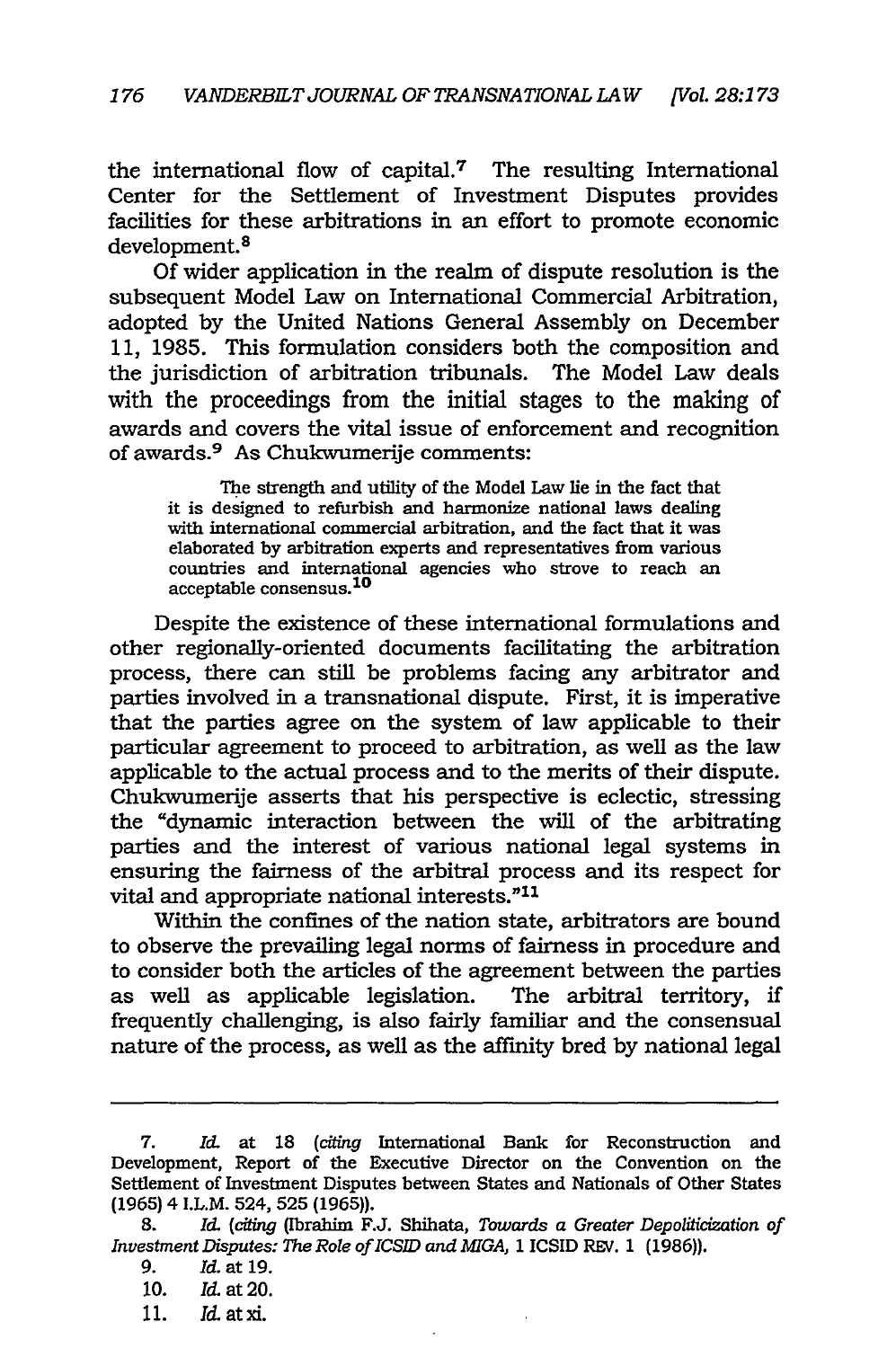traditions, make for a process that functions within defmed parameters under the umbrella of the national judicial system. It is almost certain, then, that minimum standards of natural justice or due process will normally be observed and adhered to rigorously.

Once a dispute transcends political boundaries, however, the entire situation changes. Chukwumerije believes that the current trend is in the direction of limiting judicial involvement in the arbitration process. 12 Hence, international arbitrations are generally treated more liberally, an attitude that includes "greater respect for the expressed intentions of the arbitrating parties and far less judicial intrusion in the arbitration process than is the case in domestic arbitrations."<sup>13</sup> According to the Model Law, the international character of a dispute is defmed and determined where **1)** the parties have their places of business in different states or 2) either the locale of the arbitration, or the place of performance of the agreement, or the place most closely connected to the subject of the dispute is different from the state where the place of business is located. If the parties agree that the subject matter of the arbitration is relevant to more than one country, the Model Law directs that the dispute become international in character. 14 Given such broad definitions, any number of disputes acquire an international character. This characterization has made arbitration the preferred system in the negotiation of international commercial agreements.<sup>15</sup> Chukwumerije states:

Advocates within the business community believe that arbitration is preferable over litigation because arbitration is thought to be informal, faster, less costly, equitable, a way to avoid unfavourable publicity, relatively conciliatory, absorbs less management time . . . Most importantly, arbitration is seen as providing the best chance to save the underlying business relationship. <sup>16</sup>

Chukwumerije also considers the challenges once the arbitration process gets underway. The Kompetenz-Kompetenz rule "empowers arbitral tribunals to determine their

<sup>12.</sup> *Id.* at 12.

<sup>13.</sup> Id. at 3.

<sup>14.</sup> Id. at **15.**

**<sup>15.</sup>** Id. at 6-7.

<sup>16.</sup> *Id.* at 7 *(citing* Janice E. Meason and Allison Smith, *Non-Launjers in International Commercial Arbitration: Gathering Splinters on the Bench, 12 NW. J.* INr'L L. & BUS. 27, 27-28 (1991)).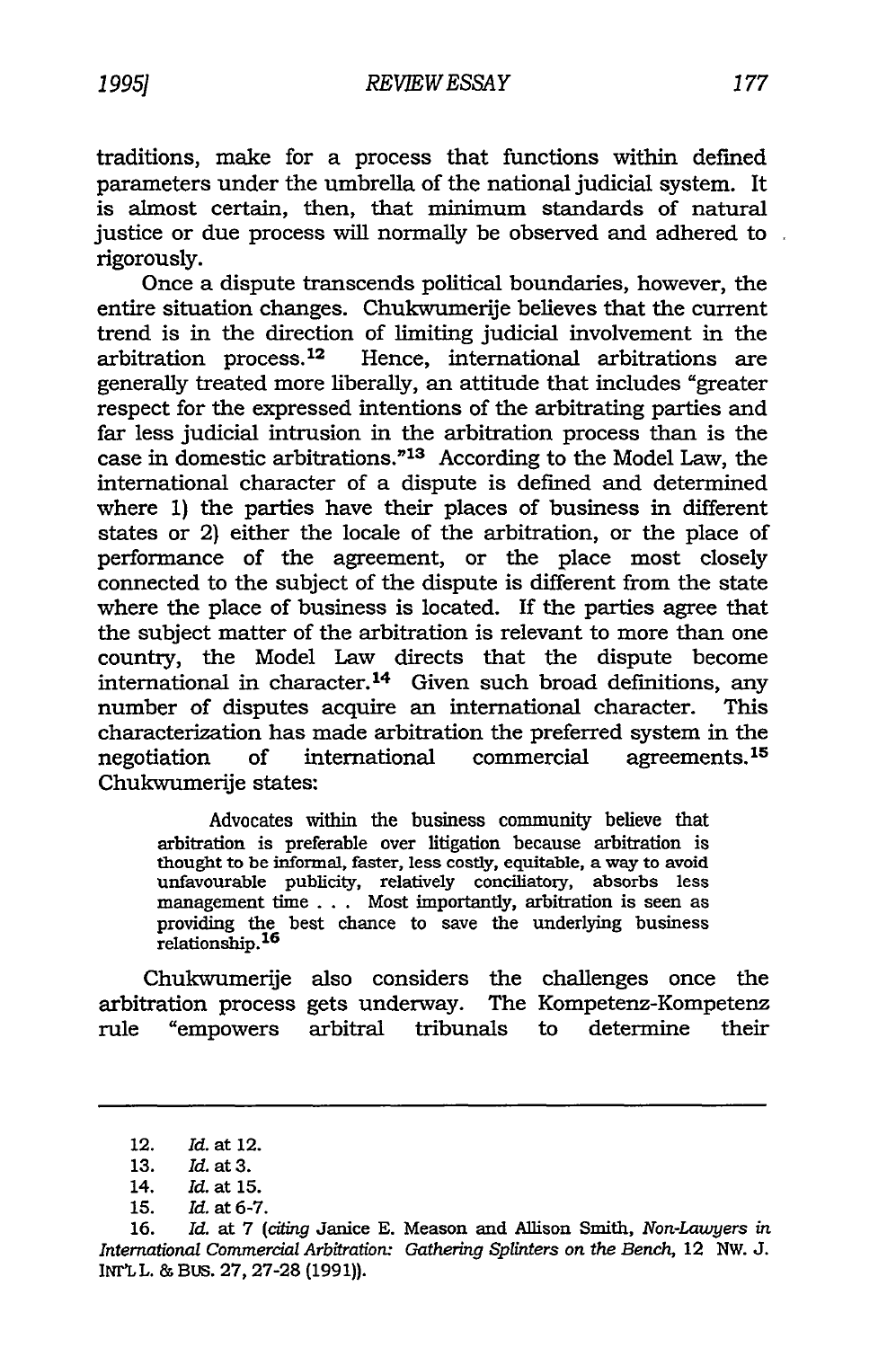jurisdiction."<sup>17</sup> This rule, which conforms with the provisions of the Model Law, enables the arbitrator to determine the scope of his or her jurisdiction without reference to a national court.

Facing a jurisdictional objection, an arbitrator may have to determine the applicable law governing the arbitration agreement. When the parties have previously decided which system of law prevails, the arbitrator respects their choice. When no such selection exists, arbitrators can resort to four methods. First, an arbitrator can rule that the arbitration agreement is governed by the law of the locale of the arbitration. Second, the arbitrator can rely on the law governing the substance of the dispute, or third, rely on the rules of the arbitral institution selected by the parties. The fourth option is to rely on "internationally accepted principles governing contractual relations."<sup>18</sup> Chukwumerije concludes that there is a clear necessity for a "single test in determining the law applicable to arbitration agreements." <sup>19</sup>

With respect to the issue of the capacity of the parties to arbitrate, the Model Law proposes resolution under the conflict rules prevailing where the issue arises.20 However, Chukwumerije believes that "in determining the issue of capacity, [arbitrators] should search national rules and international conventions for general trends." $21$  He expresses faith in reliance on the "emerging rules of international arbitral practice."22

The imperatives guiding international arbitrators vary from those which direct arbitrators, adjudicators and judges operating within the framework of national legislation. As Chukwumerije aptly comments: "[w]hile a national court looks only to its domestic public policy, an international arbitrator has to ensure that domestic public policies have a legitimate claim to application in the international arena."23 International or transnational public policy is the product of many sources including natural law, *jus cogens,* and the norms of justice universally applied in most nations today. <sup>24</sup>

Another challenge facing the process of dispute resolution via international arbitration is the issue of authority in determining

24. *Id.* at 45 *(citing* JULIAN D.M. LEW, APPLICABLE LAW IN INTERNATIONAL COMMERCIAL ARBrRATION: A **SIUDY** IN COMMERCIAL ARBTRATON AWARDS 535 (1978)).

<sup>17.</sup> *Id.* at 32.

<sup>18.</sup> *Id.* at 37 *(citing* ICC Case No. 3572, 1982, *extracted in* 14 U. COMM ARB. 111 at 116).

<sup>19.</sup> **Id.** at 37.

<sup>20.</sup> *Id.* at 39.

<sup>21.</sup> *Id.* at 40.

<sup>22.</sup> *Id.*

<sup>23.</sup> *Id.* at 44.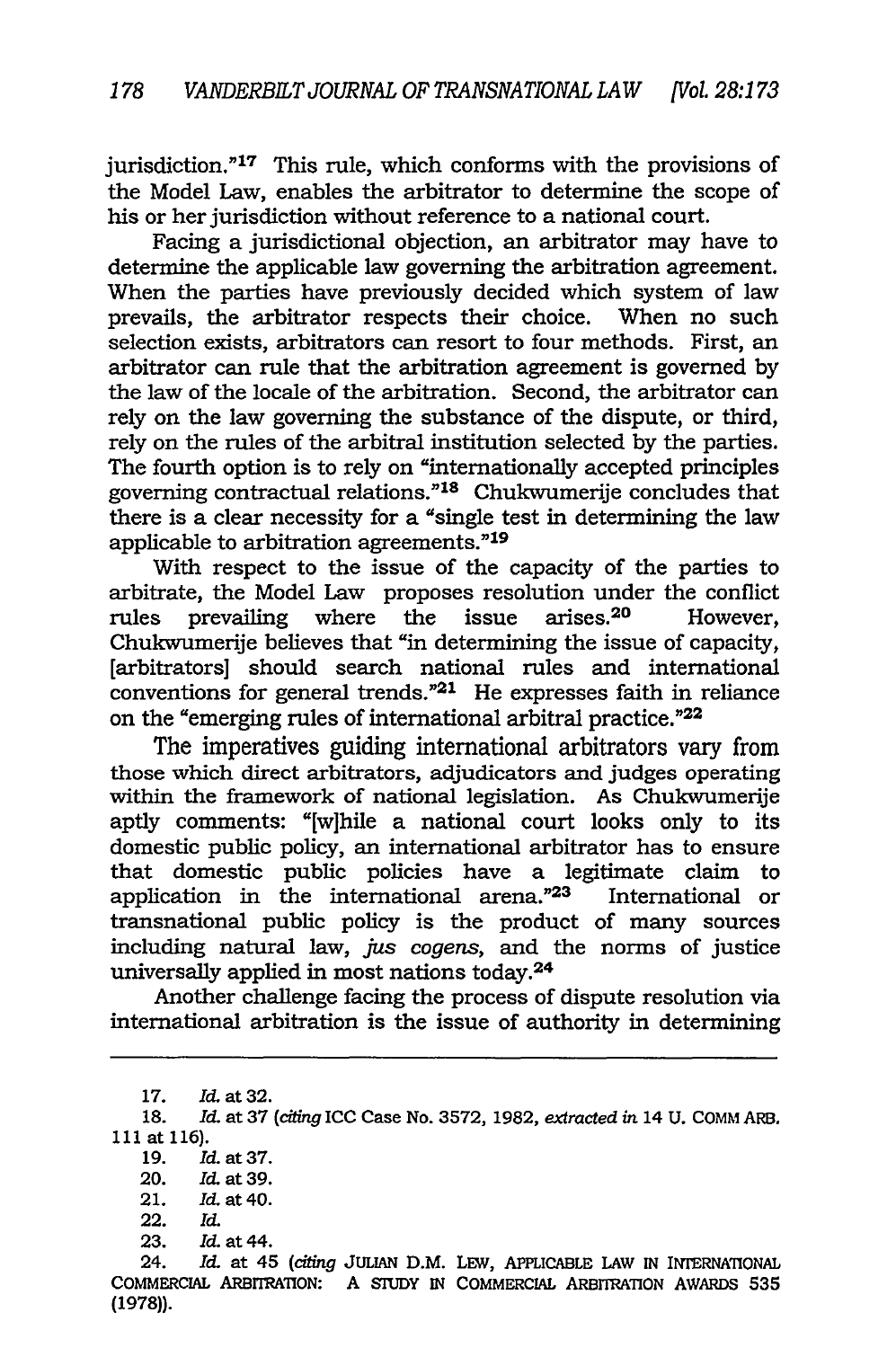the validity of an arbitration agreement. Contracting parties, whether corporations or states, are fictional entities acting through officials. On the related issue of capacity, Chukwumerije strongly endorses the popular position that a "[s]tate or its agency should not be able to rely on its incapacity to arbitrate under its domestic law as grounds for invalidating an arbitration agreement to which it had willingly consented." $25$  With respect to the issue of authority, it would be up to the arbitrator to determine whether a competent representative of each party had signed the agreement.<sup>26</sup> It is also important for private parties to ensure the standing of governmental agents with whom they are dealing. $27$ Ultimately, a state that attempted to renege on agreements on either the issues of capacity or authority would in effect be cutting off its nose to spite its face. These actions would inevitably result in an absence of good faith and trust-two vital and essential elements of any commercial enterprise. As Chukwumerije comments:

As arbitration continues to gain prominence as a method of resolving international commercial disputes, restrictions on the ability of States and their agencies to consent to arbitration will be gradually dismantled. Foreign investors will no doubt be skeptical about investing in a country that insists on resolving all contractual disputes under its own national legal system.<sup>28</sup>

A related problem springs from the divergent goals of a state negotiating a contract with a foreign private party, a tension that Chukwumerije believes arises because of the state's "need for contractual flexibility and the private party's insistence on contractual stability. $n^2$ <sup>9</sup> He concludes that reliance on national law-not necessarily the law of the state party-provides the best protection for the parties.<sup>30</sup>

The diverse challenges facing international arbitrators continue in the application of the law. In any international commercial arbitration, four levels of law become involved: 1) the law that applies to the arbitration agreement; 2) the law governing the reference to arbitration; 3) the law that governs the actual proceedings and 4) the law governing the merits or substance of the dispute.<sup>31</sup> As Chukwumerije points out, it is possible for the

- 26. *Id.* at 50.
- 27. *Id.* at 52. 28. Id. at 52.
- 29. Id. at 165.
- 30. *Id.*
- 31. *Id.* at 77.

<sup>25.</sup> *Id.* at 45-46.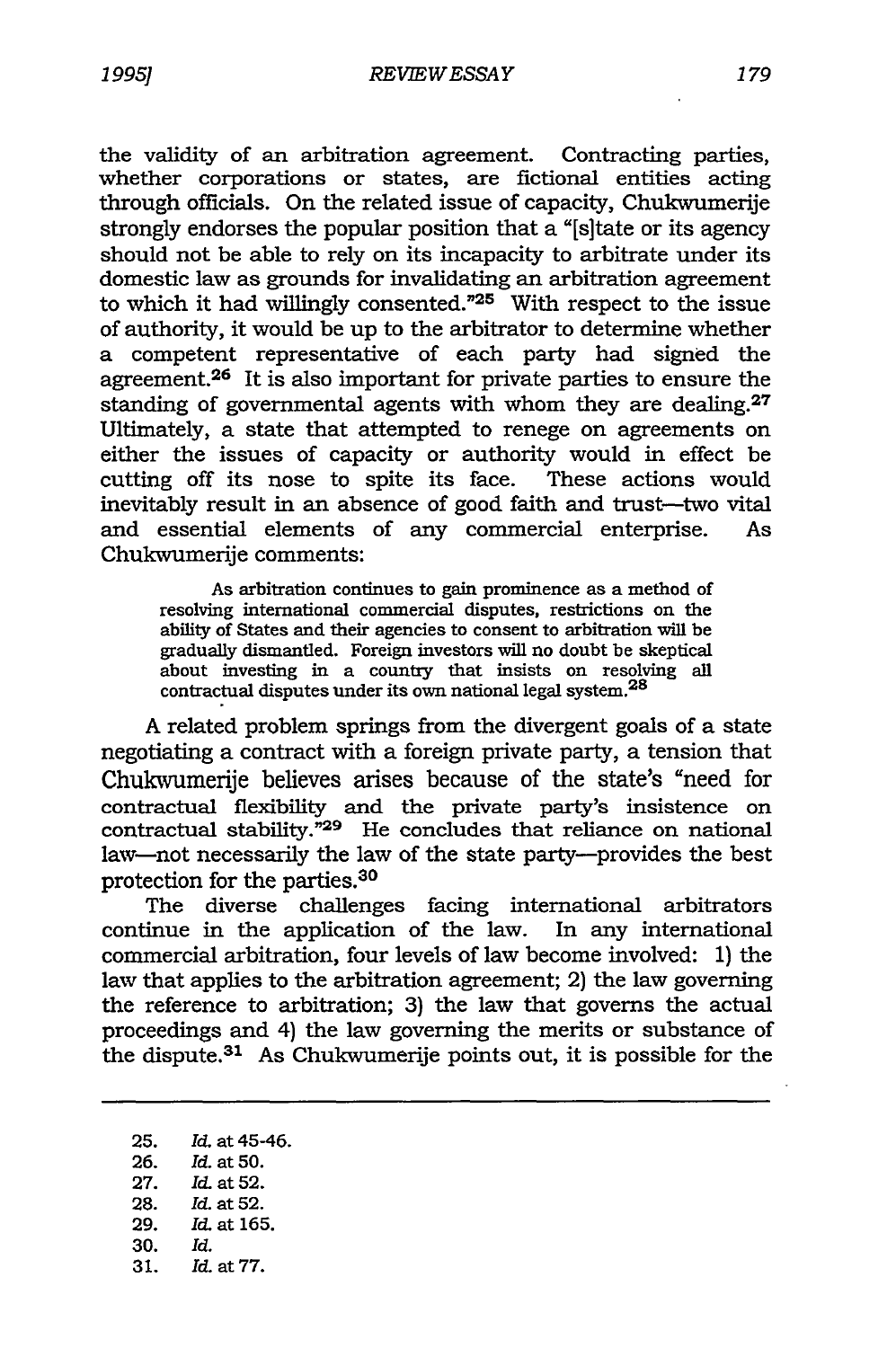parties to agree to apply the law of one nation to the proceedings, and the law of another nation to the merits.<sup>32</sup> He explains that the:

distinction between substance and procedure is widely recognized as a cardinal element of international commercial arbitration. This segregation of the law applicable to the substantive agreement from the law applicable to the arbitration illuminates the fact that the arbitral process is independent of the system of law that regulates the rights and obligations of the parties in relation to their substantive agreement. The segregation also implicitly acknowledges that the determination of each of the two applicable laws is influenced by different considerations. While the parties may prefer a particular national law to govern their arbitration proceedings, they may consider that law unsuitable in resolving disputes that may arise from their substantive agreement.<sup>33</sup>

The challenges in the process of international arbitration do not end with the issue of the award. Enforcement has been a major problem bedeviling the process as it has developed over the twentieth century. Although enforcement mechanisms are now much stronger, the debate on this issue continues. Clearly "[t]he enforceability of an award is the ultimate objective of a claimant in an arbitration. If an award is unenforceable, the time and expense expended on the arbitration are wasted. $"^{34}$  The New York Convention governs the enforcement of arbitration awards.<sup>35</sup>

With respect to the law governing arbitration proceedings, Chukwumerije suggests that "there is much to be said for setting an international standard by which international arbitrations should be superintended, as opposed to leaving each State to enact its own individual standard, which may run contrary to the aspirations of foreign arbitrating parties."<sup>36</sup> He continues:

the present trend inclines toward the harmonization of international arbitral practices through the provision of internationally accepted standards for the conduct, regulation, and enforcement of arbitration proceedings and awards. Significantly, both the New York Convention and the Model Law, which are the two major international projects on arbitration, recognize the doctrine of party autonomy and provide liberal arbitration regimes that respect the will of the parties, while at the same time demanding that arbitrations conform with the international minimum standards they embody.<sup>37</sup>

- 32. *Id* at 77.
- 33. *Id* at **78.**
- 34. *Id.* at 94.
- 35. **Id.** at 98.
- 36. Id. at 97.
- 37. *Id.* at 98.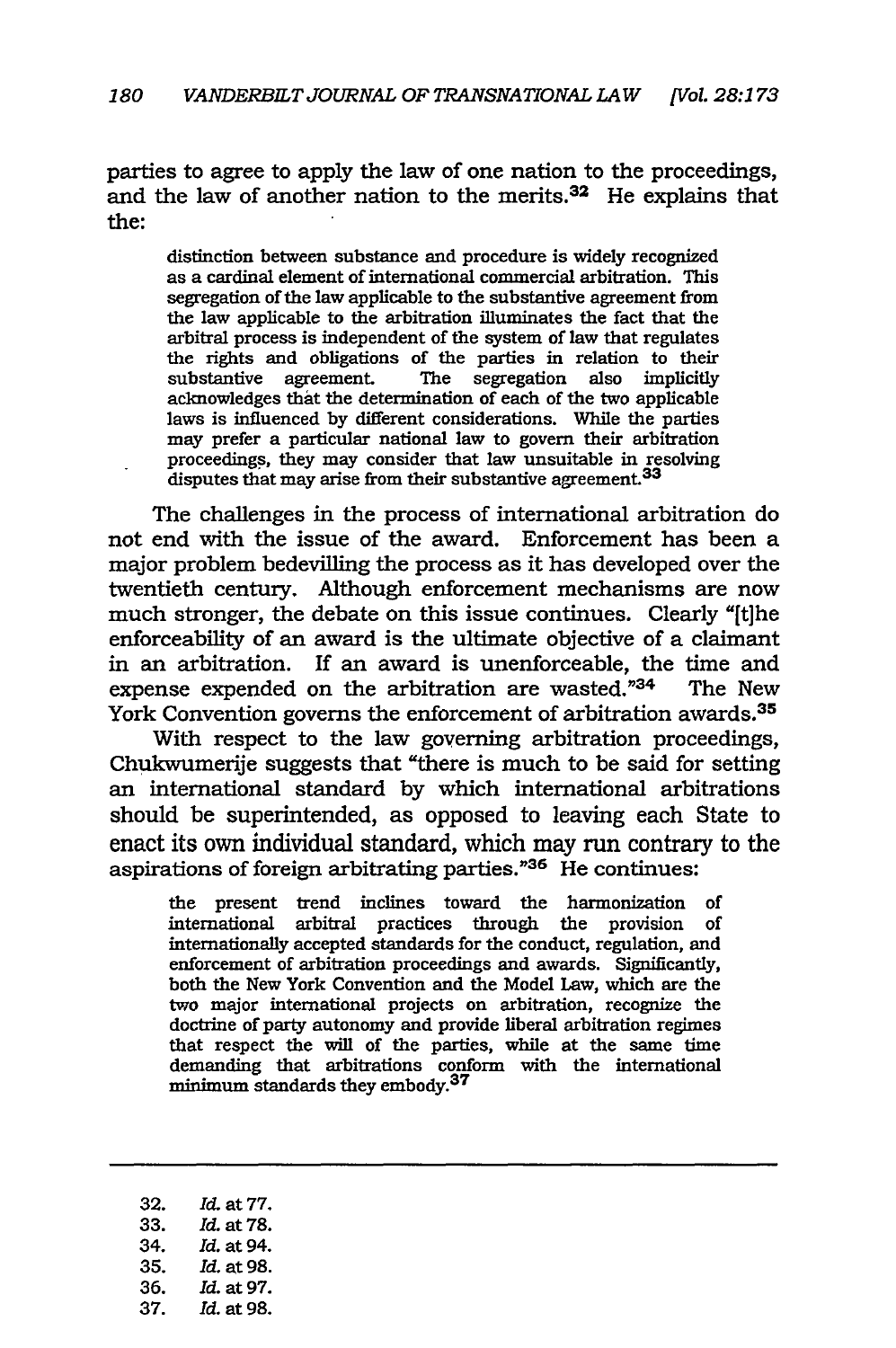With respect to the substance or merits of the dispute, party autonomy prevails in "virtually all international conventions dealing with arbitration and contract law."<sup>38</sup> However, mandatory rules of national law that are relevant to the dispute are frequently applied by international arbitrators, regardless of the choice made by the parties. Chukwumerije explains that "the parties' choice of law in no way precludes a tribunal from determining that their contract is so closely connected with a jurisdiction that the mandatory rules of that jurisdiction must be

applied to the contract, regardless of the fact that the national law of that jurisdiction is not the law applicable to the contract."39 When parties make a choice, the preference tends to be for the national law of an economically sophisticated state, often the location of a significant financial center.<sup>40</sup>

Occasionally, the parties will resort to the more controversial choice of the *lex mercatoria,* which Chukwumerije defines as "essentially the embodiment of emerging customs and usages of international trade, supplemented in appropriate cases by resort to commonsense notions of justice and fairness."41 Application of this system is risky when the transaction is complex. The *lex mercatoria* lacks legal standing in some jurisdictions and this could compromise the enforceability of the award.42

Equally controversial is the parties' decision to allow the arbitrator to act as an amiable *compositeur,* freed from the "strict responsibility of applying systemized principles of law."43 Amiable *compositeurs* are, however, bound to observe those mandatory rules that are relevant to the case before them.<sup>44</sup>

It is clear that as a consensual process, arbitration is better suited to resolving international commercial disputes between parties who wish to retain their economic relationship after the dispute has been resolved. Although the costs of international arbitration may be high given the distances to be travelled by all parties, the relative privacy of the proceeding is advantageous when confidential commercial transactions are discussed. The numerous advantages must be evaluated, however, against the various challenges presented by the resort to arbitration. The controversy over the applicability of national law, the issues

- **38.** *Id.* at **108.** 39. *Id.* at 109.
- 40. Id. at 110.
- 41. Id. at **111.**
- 42. **Id.** at 130-31.
- 43. Id. at 117.
- 44. Id. at 119.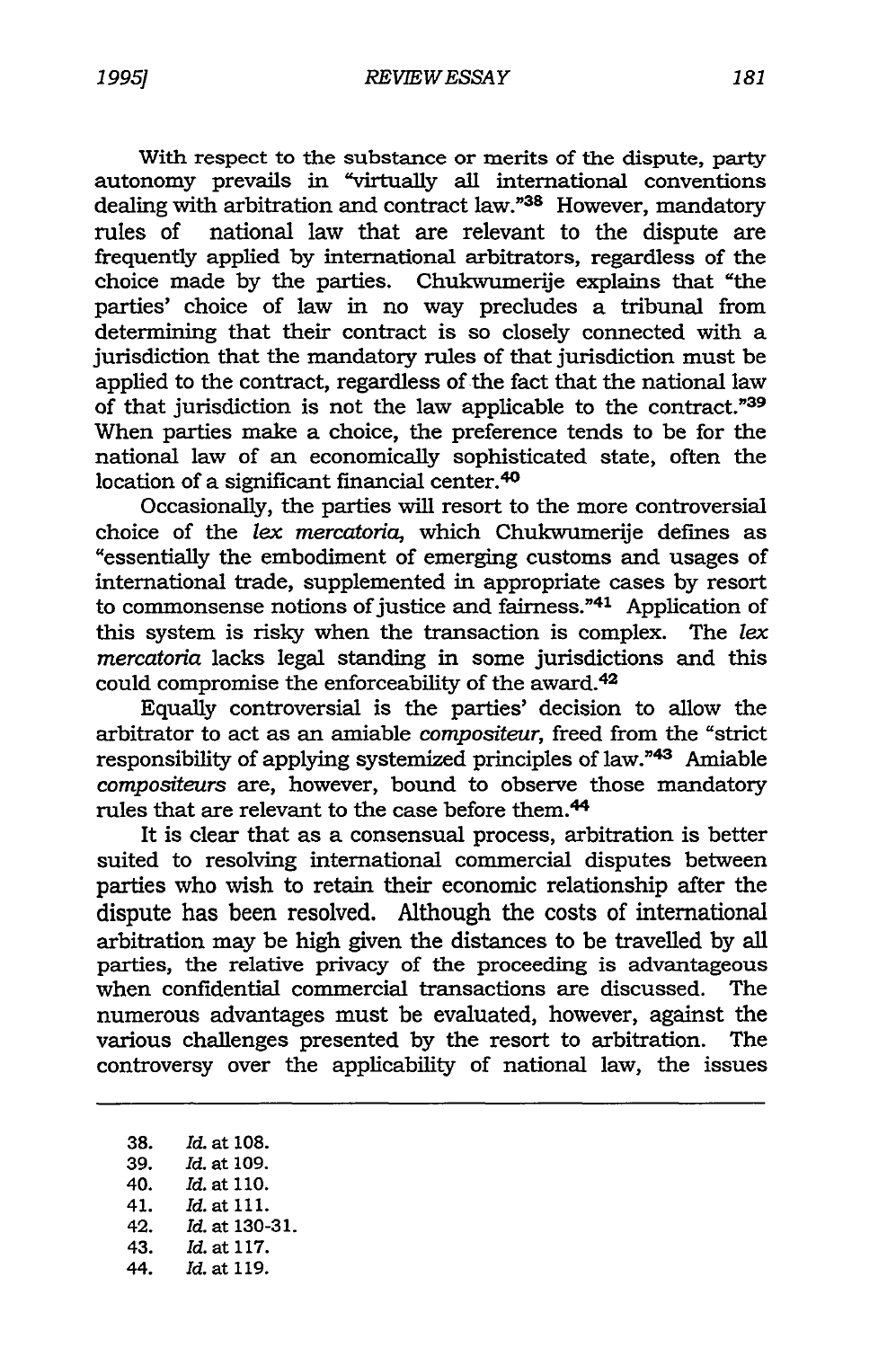related to the reliance by arbitrators on mandatory rules of law, and the problems regarding capacity and authority, particularly when one party is a government, all make for a complex process that is best resolved if the parties have taken the trouble to define their agreement in sufficient detail to guide the arbitrator who must tread through this international minefield.

Chukwumerije highlights other modern trends that have resulted in further complexity for arbitrators:

The primacy given to party autonomy in the determination of arbitral procedure and applicable substantive law has given rise to two developments, both aimed at freeing arbitration from the peculiarities of national laws. The first is the movement toward delocalization of arbitral procedure, and the second is the trend toward delocalization of applicable substantive law ....

In regard to delocalization of arbitral procedure, the objective is to remove arbitration proceedings from the peculiarities of the place of arbitration. The ultimate goal is to prevent the law of the place of arbitration from placing undue burden on the arbitration proceedings ....

However, the present move toward the modernization and harmonization of national laws on arbitration . . . would make delocalization of arbitration proceedings increasingly unnecessary.

In regard to delocalization of substantive law, the objective is to subject the parties' contract to nonnational standards, such as the *lex mercatoria* and international law ....

The attempt to delocalize the law governing State contract disputes poses its own problems. If the parties to a State contract are imprudent enough to select international law-unsupplemented by a particular national law-to govern their agreement, they would soon realize that international law, apart from its proclamations of *pacta sunt servanda* and similar generalities, is incomprehensive for the regulation of complex commercial relations.<sup>45</sup>

Chukwumerije argues in favor of the role that national law can play in sustaining and supporting the international system of dispute resolution through arbitration. He believes that the assistance of national law is important at all stages, including enforcement of the agreement to arbitrate, the process of arbitration itself and the enforcement of the arbitral award.<sup>46</sup> With regard to the particular national public policy system to be implemented through the arbitral process, Chukwumerije proposes that "the requisite test should be the connection of the jurisdiction (whose policy is at issue) to the dispute and the nature of the policy involved."47

<sup>45.</sup> *Id.* at 200-01.

<sup>46.</sup> *Id.* at 202.

<sup>47.</sup> *Id.* at 203.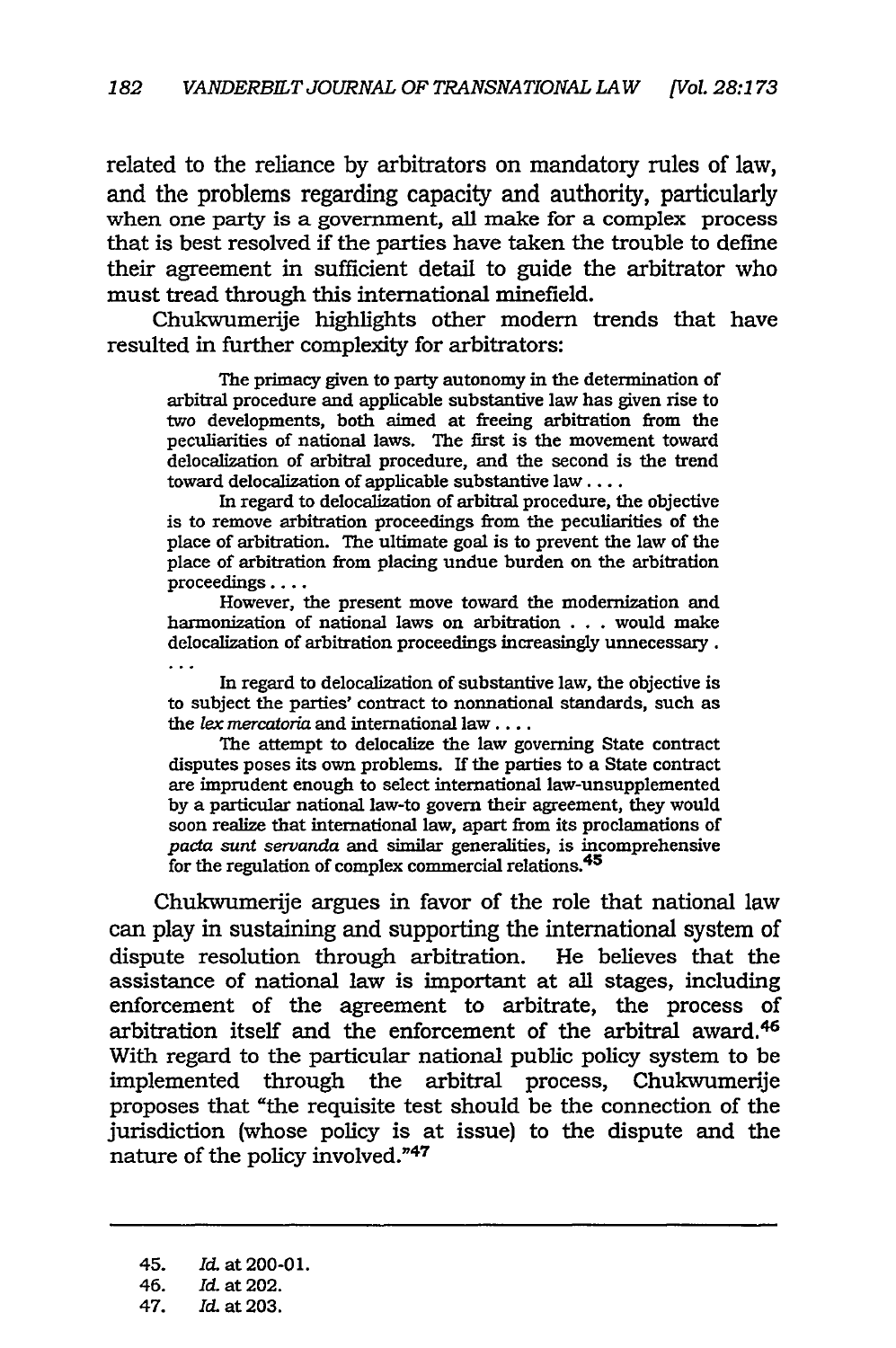There can be no doubt about the relevance or timeliness of this book, given the interest in globalization of the economic systems of this planet, the proliferation of free trade agreements, and the necessity for economic partners to resolve disputes in a cost-efficient manner. This book serves as a useful guide for those who wish to study this important topic, and for practitioners who wish to remind themselves of the challenges they must face in dealing with international commercial arbitrations.